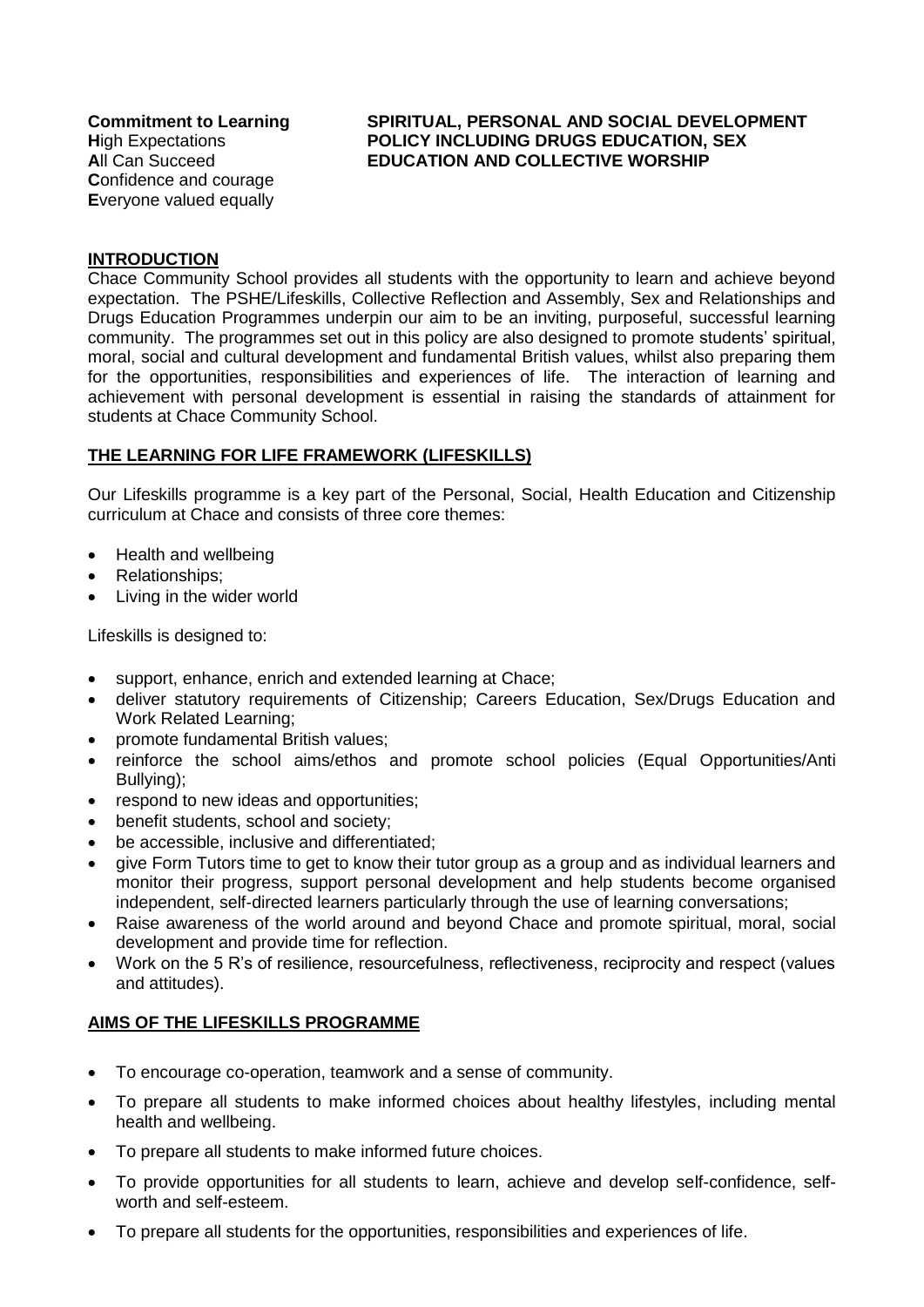- To encourage personal autonomy and self-reliance.
- To develop the ability to assimilate knowledge, to study independently and to have positive attitudes towards lifelong learning.
- To provide essential knowledge, skills and understanding relating to a student's spiritual, moral, social and cultural development.
- To introduce and develop understanding of democratic processes and the implications of working together and sharing.
- To help students develop a personal philosophy of life which reflects spiritual and moral values.
- To aid transition from primary to secondary
- Lifeskills underpins the 5R values of resilience, resourcefulness, reflectiveness, reciprocity and respect. It aims to be all encompassing and flexible giving learners the opportunity to discuss and learn about issues affecting their present and future lives. A responsive and totally unique course which has been specifically designed for Chace Community School.

# **WHOLE SCHOOL APPROACH**

PSHE education (Lifeskills) is a non-statutory subject on the school curriculum. However, section 2.5 of the national curriculum states that all state schools 'should make provision for personal, social, health and economic education (PSHE), drawing on good practice'.

In addition to the national curriculum framework, the [Department for Education guidance](https://www.gov.uk/government/publications/personal-social-health-and-economic-education-pshe/personal-social-health-and-economic-pshe-education) states that the subject is 'an important and necessary part of all pupils' education' and that 'schools should seek to use PSHE education to build, where appropriate, on the statutory content already outlined in the national curriculum, the basic school curriculum and in statutory guidance on: drug education, financial education, sex and relationship education (SRE) and the importance of physical activity and diet for a healthy lifestyle.'

The [national curriculum](https://www.gov.uk/government/collections/national-curriculum) also states that 'all schools should make provision for personal, social, health and economic education (PSHE), drawing on good practice'. PSHE education contributes to schools' statutory duties outlined in the Education Act 2002 to provide a balanced and broadlybased curriculum and is essential to Ofsted judgements in relation to personal development, behaviour, welfare and safeguarding. The relationships and health aspects of PSHE education will be compulsory in all schools from 2020 and is currently being addressed by the Lifeskills team and Chace SLT.

An effective programme for pupils' personal and social development at Chace Community School is achieved in a variety of ways:

- through the delivery of the Lifeskills programme including:
	- **British Values**
	- Careers education
	- Sex and relationships education (SRE)
	- Drugs education
	- Health education
	- The world of work
	- Equal opportunities issues including bullying and gangs.
	- Personal development/personal responsibility including financial capability
- through the curriculum (including cross curricular, for example, SRE coverage in KS4 Science);
- **through assemblies;**
- **School Council:**
- work experience: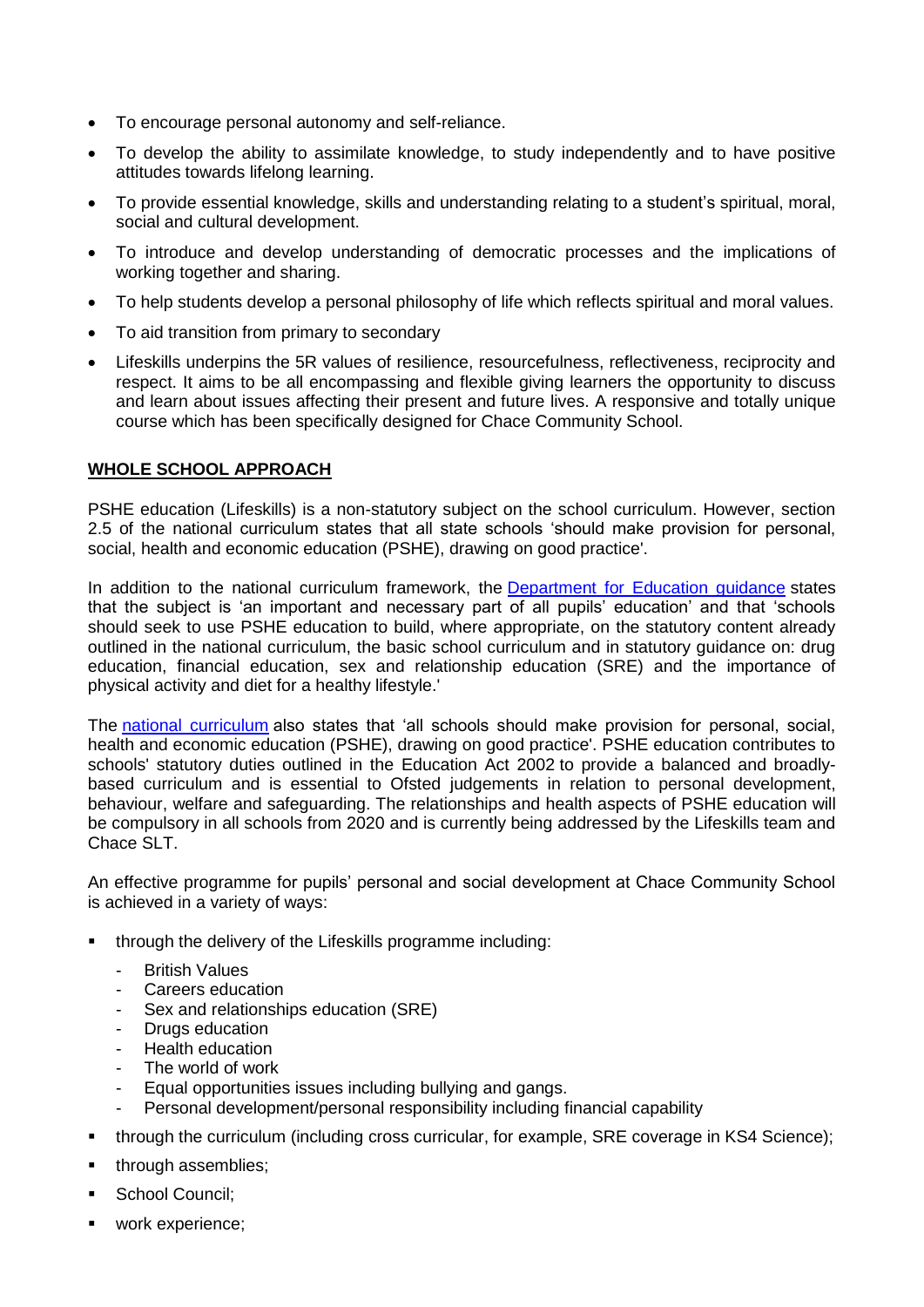provision of extra-curricular activities including visits and trips, outside speakers, external stakeholder visits;

This delivery of Lifeskills is informed and influenced by a number of other school policies such as:

- Sex and Relationship Education Policy;
- **EXEC** Careers Education and Work Experience;
- **Positive Behaviour Policy (including Anti Bullying Statement);**
- **Equality Policy;**
- **Additional Educational Needs Policy;**
- **-** Looked After Children Policy.

# **ORGANISATION**

The Lifeskills programme includes two elements:

- taught Lifeskills programme covering the key issues outlined in this document and the SOW (years 7-9 inclusive)
- tutor group time providing space for effective tutor monitoring and mentoring and flexibility for tutors to respond to individual and group issues as and if they arise; In years 10 and 11, Lifeskills is delivered for one 20 'session' per week following a SOW.

At the start of the school year every Lifeskills teacher/ tutor receives information regarding:

- the Lifeskills programme overview;
- prior attainment information on the tutor group (from HSL);
- **schemes of Learning;**
- All lesson resources:
- copies of worksheets used (where applicable);
- exercise books for all students
- an open door policy to the Head of Lifeskills to answer any queries

Students are awarded a Certificate of participation (COP) as part of the programme. This is a Chace unique certification awarded to every learner in years 7-9 at the end of each academic year. The levels awarded will be one of 24 different levels and within that awards are made at pass, merit, distinction and distinction\* level. In order to Students complete self-assessment booklets as part of their ongoing assessment and to determine the level and award of COP that they will achieve.

# **STRUCTURE AND DELIVERY OF THE LIFESKILLS PROGRAMME**

Lifeskills is organised and taught in 50 minute lessons in tutor rooms by form tutors. Planned SOW's and resources are provided for tutors. Teachers of Lifeskills are encouraged to use these resources as a 'pick and mix' relevant to the needs of their groups and individual students within those groups. Resources should be differentiated when required as part of the tutor knowing the students in their form and Lifeskills class.

As well as setting high standards in registration time, ensuring students are ready for successful learning (uniform, equipment) the 50 minute lesson gives form tutors time to develop their group as a team and reinforce Chace signposts.

Year 10 and 11 undertake Lifeskills sessions as one form period of 20 minutes per week. Again the SOW and all resources are prepared for teaching staff.

Time is allocated to discuss Lifeskills at Year Team meetings. Whole school staff meetings allows for current practice to be reviewed and developed. Inset time, and SLT meetings, can be used to support staff in the delivery of Lifeskills and for the development and refinement of the Lifeskills curriculum.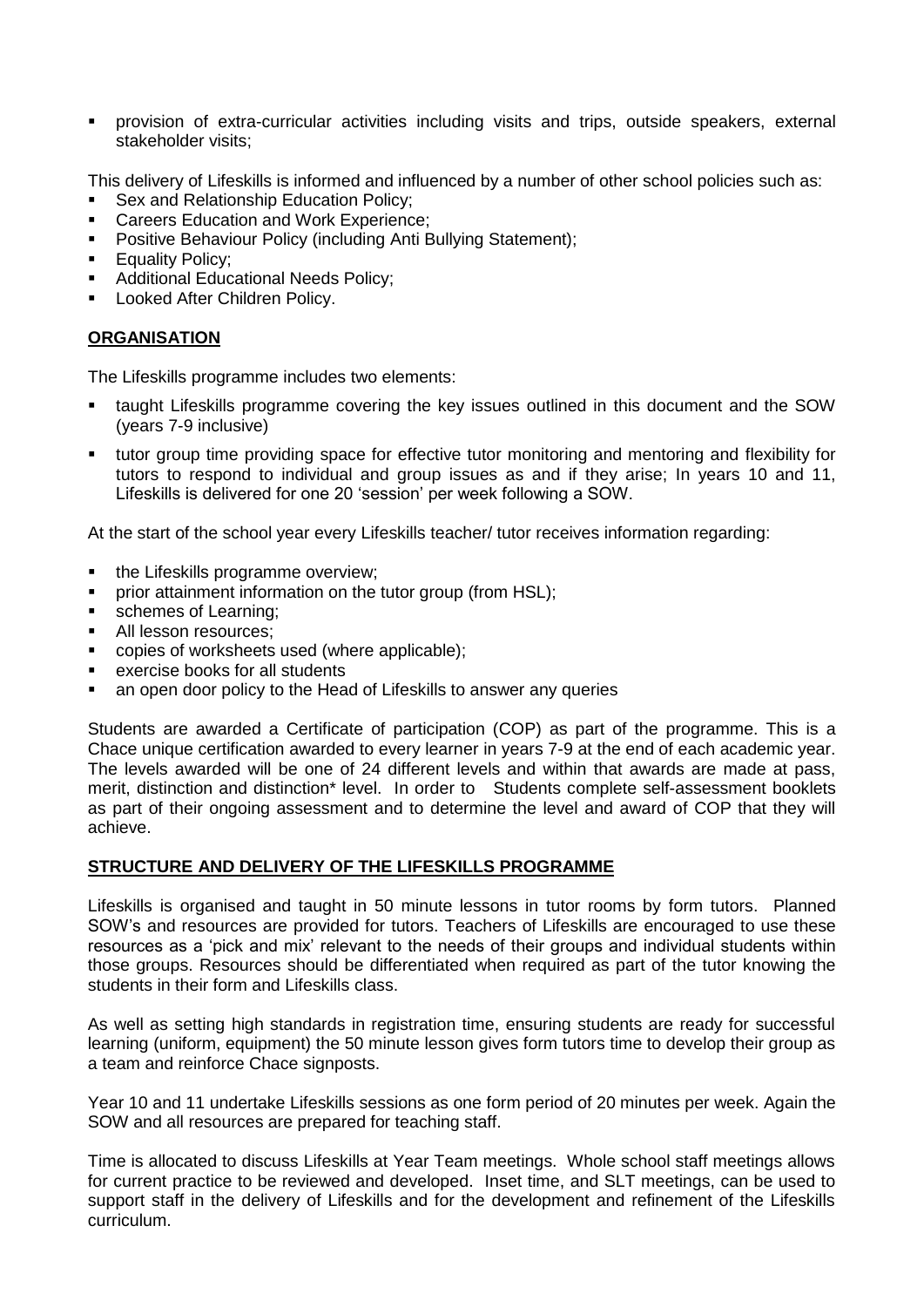We are aware that all areas of the school curriculum influence the personal and social development of students and we believe that all teachers are responsible for promoting personal and social development in their care. Although Lifeskills is taught as a subject we are keen to promote the cross-curricular dimension of Lifeskills in order to support overall aims and values of the school.

# **ROLE OF HEAD OF LIFESKILLS**

- meets legal requirements;
- reflects Chace aims;
- supports learning in and across the curriculum and beyond;
- raises aspirations;
- inspires a love of learning;
- motivates all students to achieve beyond expectation.
- to develop all resources
- to keep abreast of government guidance regarding PSHE
- to keep the Head informed of any issues or changes to the national PSHE curriculum provision

# **ASSESSMENT**

Although the emphasis is on discussion work, there are many opportunities for written work within the Lifeskills curriculum. Assessment for learning is being developed in the Lifeskills programme in line with other curriculum areas. This includes:

- peer assessment;
- self-assessment;
- **teacher questioning;**
- oral feedback:
- **Nitten feedback**
- **n** debates
- **termly self-assessment workbooks**

# **LIFESKILLS MARKING POLICY**

At the beginning of each school year the Lifeskills teacher will explain the marking criteria and system to students. Students will be graded, summatively, at the end of each term on a level of 1- 6, and with a sub-level of Pass, Merit, Distinction or Distinction\*.

Due to the nature of Lifeskills, assessment is layered and less frequent in relation to other departments and faculties. Formative assessment takes place throughout the course and is achieved through a wide variety of methods. The expectation is that books are marked once half termly. With curriculum provision of 1 period per week in years 7-9, this marking expectation is deemed to be fair in relation to teacher workload expectations.

Summative marking in Lifeskills is used to provide comments as part of the self-review booklets that students are required to complete termly. Students will be set targets to aid future progression and improvement. Targeted comments can be used for teacher. Copies of teacher comment banks are used to help give constructive feedback and ensure next step progress.

Feedback will include the following strategies depending on the age and ability of the student.

- Teachers must ensure books are checked every half term/ 6 lessons, work should be completed by students. It is expected that spellings are amended and expectation of work is that the quality is good or excellent
- Observation by teacher particularly for oral work
- End of lesson/topic/ evaluations should take place, in part by the student reflective booklets
- Peer marking using **WWW** and **EBI where required**
- Students make constructive comments about their own work using **WWW** and **EBI (where required)**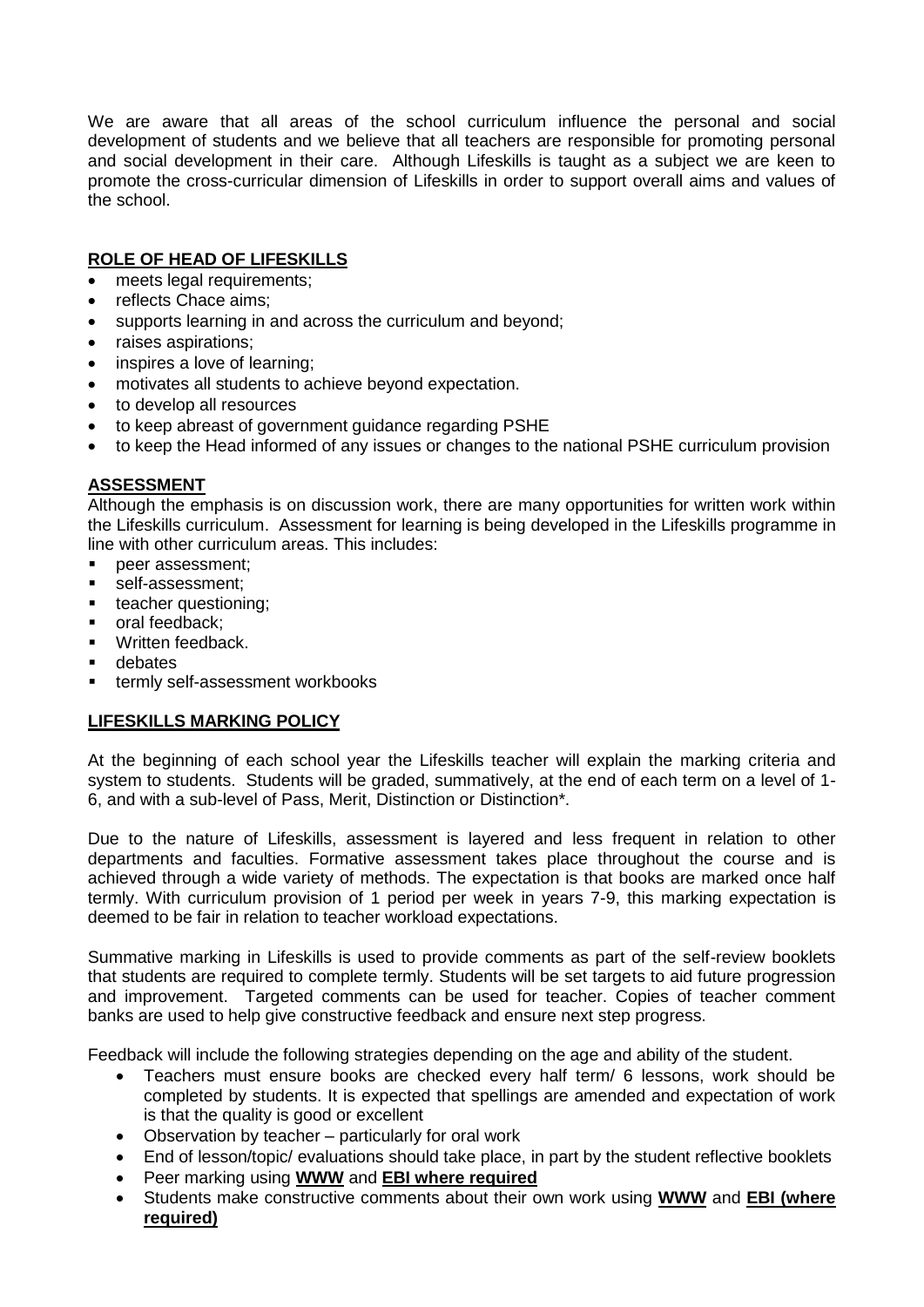Students have Lifeskills once a week; therefore, key pieces of work will be marked in this way every half term. Schemes of work have the units/topics identified, along with all prepared resources. It is the teacher's responsibility to pre-check the lesson and ensure the hard copies of the resources are ready for students in the classroom environment.

# **Literacy**

Teachers of Lifeskills will promote and encourage the following both in class and when checking students work:

- Ensure key vocabulary is spelt correctly encourage students to write out the miss-spelt words using the Chace marking policy.
- Ensure students have a range of speaking/listening opportunities in a variety of formats, including individual, paired, group and whole class situations involving discussions, problem solving, debates and presentations, etc. (this list is not exhaustive)
- Use simple and complex sentences that are organised into paragraphs as required.
- Use vocabulary precisely and organise their talk to communicate clearly.

# **HOMEWORK**

Staff can set homework for Lifeskills lessons as relevant to the work being undertaken, although it is not a pre-requisite. Suitable tasks could include written work and research. The Chace Consequences can be used by Lifeskills teachers for students that fail to complete their homework.

## **REPORTING TO PARENTS**

Parents receive reports on students' progress in Lifeskills within the normal reporting cycle. The ethos has been to ensure Lifeskills is taken as seriously as other subjects within the curriculum and the inputting of progress grades and the awarding of the COPS at the end of the academic year allow for this.

### **RESOURCES**

All staff delivering Lifeskills are provided with a link to the pre produced resources, SOW and all other resources required for the delivery of the subject. In addition the Head of Lifeskills has additional materials available for staff to access if and when required including DVD's.

### **INFORMATION TECHNOLOGY**

Opportunities to use information technology are built into the Lifeskills programme. Staff can book into IT rooms using the school IT room booking system. Students may present work that they have completed on their computers at home.

February 2019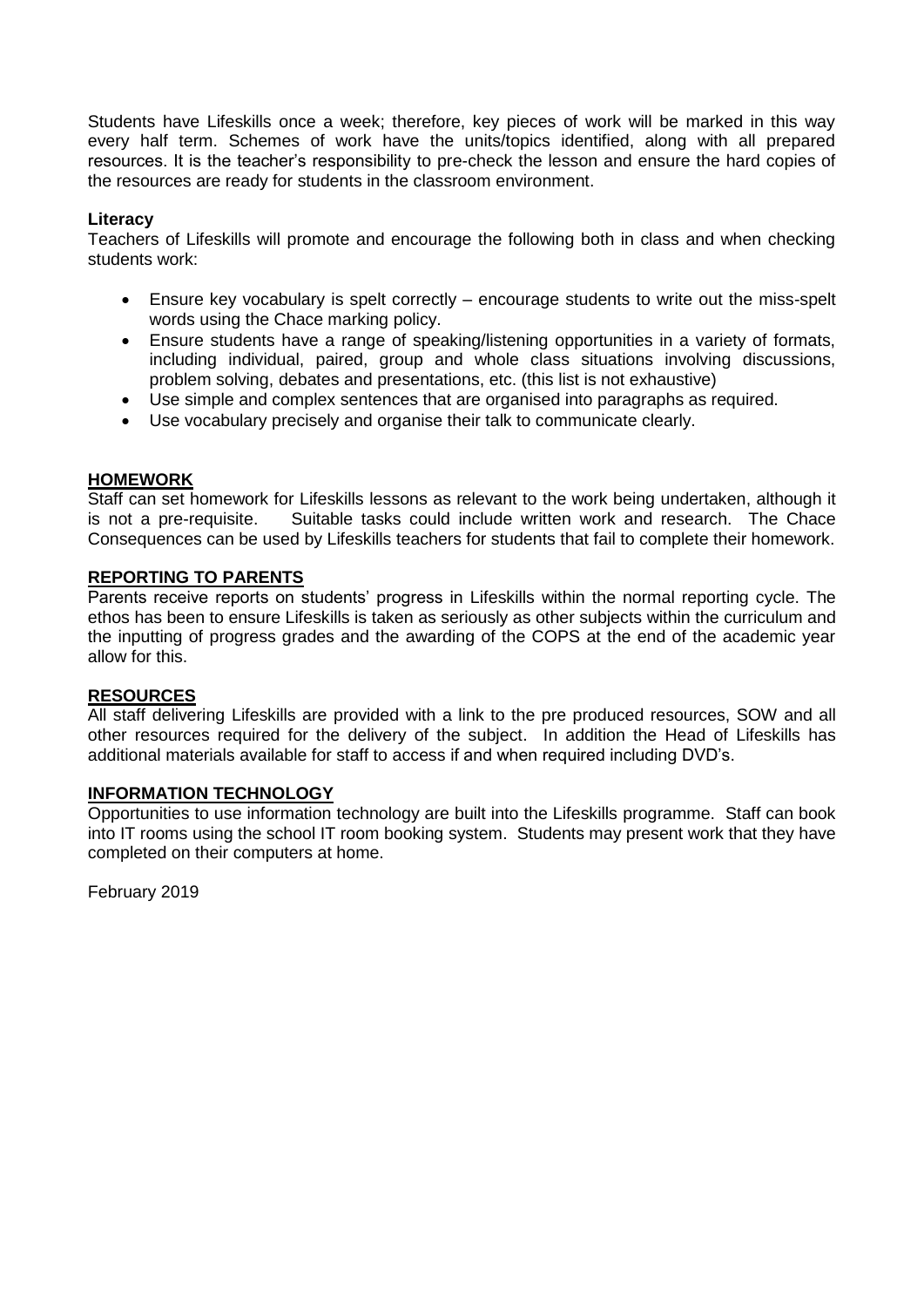# **COLLECTIVE WORSHIP PROGRAMME**

At Chace collective worship provides opportunities for our students to develop a sense of community, a common ethos and shared values and to consider spiritual and moral issues.

 This policy should be read in conjunction with our Equality and Community Cohesion Scheme The majority of our assemblies have a moral, cultural or spiritual dimension as we interpret worship as 'worship': celebration of what is worthy.

Our school assemblies aim to:

- underpin our aims and ethos to be a successful learning community
- support our curriculum and the Lifeskills programme
- **Perovide opportunities for the school community to come together to listen, share and reflect**
- involve staff and students
- extend general knowledge, broaden horizons and raise awareness of local, national and global issues
- actively promote our commitment to equal opportunities and 'everyone valued equally'
- promote participation and active responsible citizenship
- allow space for personal reflection and discovery
- Celebrate achievement.

## **ASSEMBLY ARRANGEMENTS**

Daily collective worship for the whole school is not practical because of the lack of suitable space at Chace.

However, all students participate in a planned programme of Headteacher's Assembly and one Year Assembly each week. Form tutors supervise the calm, quiet arrival to assemblies which usually begin at 8.45am. Tutors actively supervise their group during assembly. Assemblies end promptly by 9.00am and students are dismissed by staff row by row.

As part of the ASSEMBLY PROGRAMME staff are asked to present a 10 minute assembly according to a calendar devised annually, interpreting the theme of the weekly reflection and linked to calendar events, involving students whenever possible to celebrate their achievements and talents.

### **DAILY REFLECTION**

Students have an opportunity for daily reflection through the use of weekly reflections in registration time and in the weekly timetabled Lifeskills lesson/session. Each of the weekly reflections presents themes from a variety of faiths and across the calendar which promote individual and group responses. The themes link with the weekly school assemblies underpinning our aims and ethos. Our assemblies and reflections embrace the spirit of the collective act of worship through a meaningful planned programme giving opportunities for raising spiritual and moral awareness.

### **WITHDRAWAL FROM ASSEMBLIES**

If parents wish to withdraw their son/daughter from assemblies, they must meet with the Headteacher to discuss their request.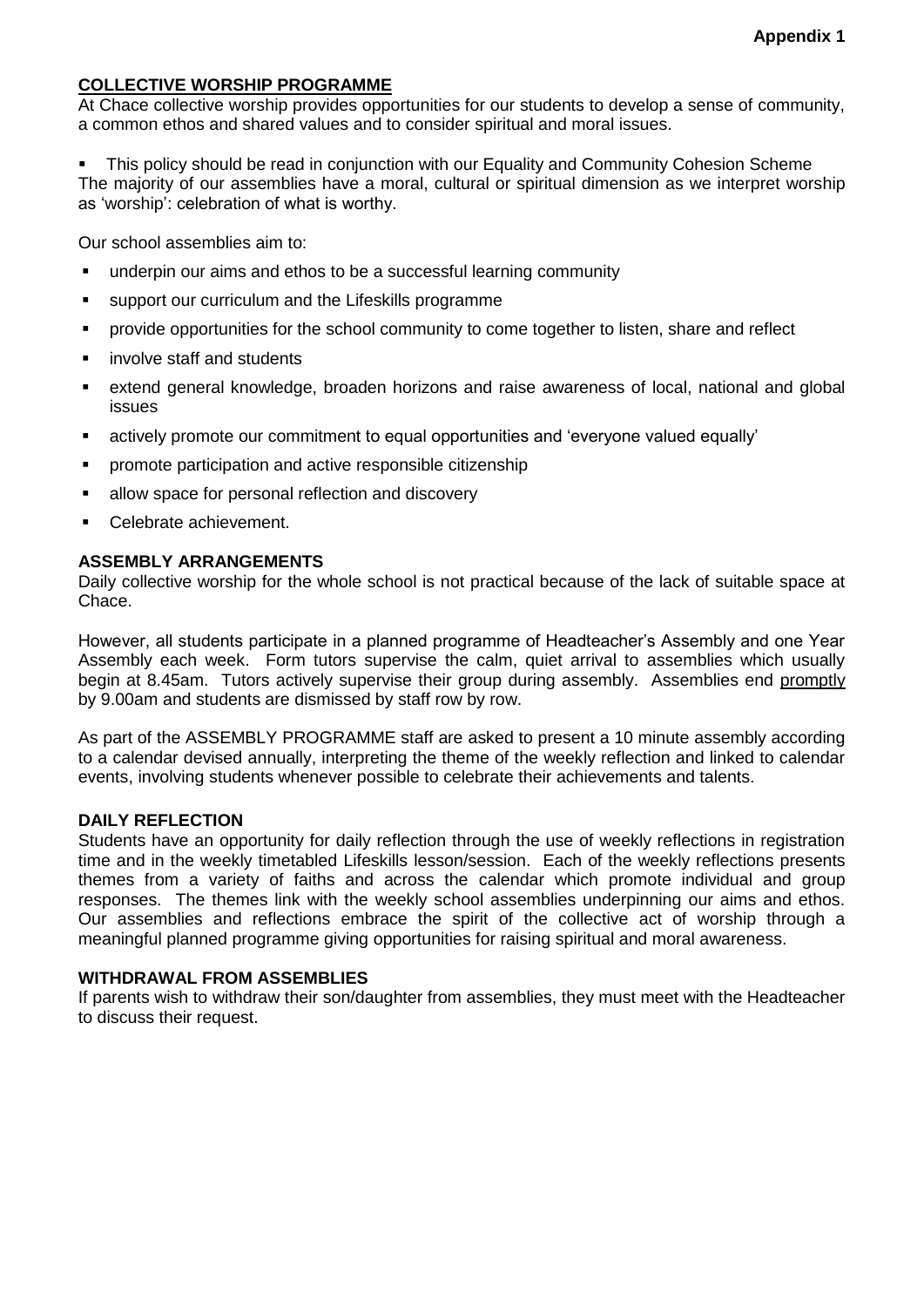# **SEX AND RELATIONSHIP EDUCATION POLICY**

## **Introduction**

Effective Sex and Relationship Education (SRE) provides young people with the necessary knowledge, skills and understanding to make informed decisions about their relationships with self and others – it is lifelong learning about sex, sexuality, emotions, relationships and sexual health. It involves acquiring knowledge, developing skills and forming positive beliefs, values and attitudes. SRE can teach young people to:

- value themselves and others, physically, emotionally and sexually;
- form positive and rewarding relationships;
- develop the confidence to assert their needs;
- make informed choices:
- be clear about the facts concerning sex (e.g. contraception and STIs);
- Develop the skills to look after themselves and others, both emotionally and physically.

Our Sex and Relationship Education Policy clarifies the provision of sex and relationship education to all students (including education about HIV, AIDS and other sexually transmitted diseases) and the teaching of human growth and reproduction as set out in the National Curriculum.

Note: SRE education will become mandatory in all secondary schools in September 2020 (but can be delivered from September 2019). Lifeskills at Chace aim to deliver this mandatory requirement (although we believe we are already doing so through current provision offered) from 2019. We are awaiting Government guidance regarding content and expectations before finalising this provision.

## **Policy Statement**

The Governing Body believes that a responsive, balanced sex and relationships education programme, produced in consultation with parents/carers and staff will challenge stereotypes, dispel ignorance, prejudice and myths, raise awareness and understanding and enable students to make responsible, informed choices about lifestyle.

# **Aims**

We seek to work within the legal framework and provide a well-planned sex and relationship education programme, delivered through Lifeskills which:

- provides factual information so students can make responsible, informed decisions and choices;
- uses teaching materials appropriate to age, emotional maturity and cultural background of students;
- teaches about sex education, relationships, love and care and the responsibilities of parenthood, having regard for moral considerations and the value of family life;
- raises awareness of peer pressure and other risk-taking behaviour linked to sex and relationships and health related issues such as drugs, smoking and alcohol;
- enables students to explore moral and ethical issues in a supportive environment which fosters respect and understanding of different cultural and religious views;
- ensures that young people understand how the law applies with regard to sexual relationships;
- promotes spiritual, moral cultural, social, physical and emotional development of students at school and within society;
- prepares students for opportunities, responsibilities and experiences of adult life;
- **is complementary and supportive of the role of parents;**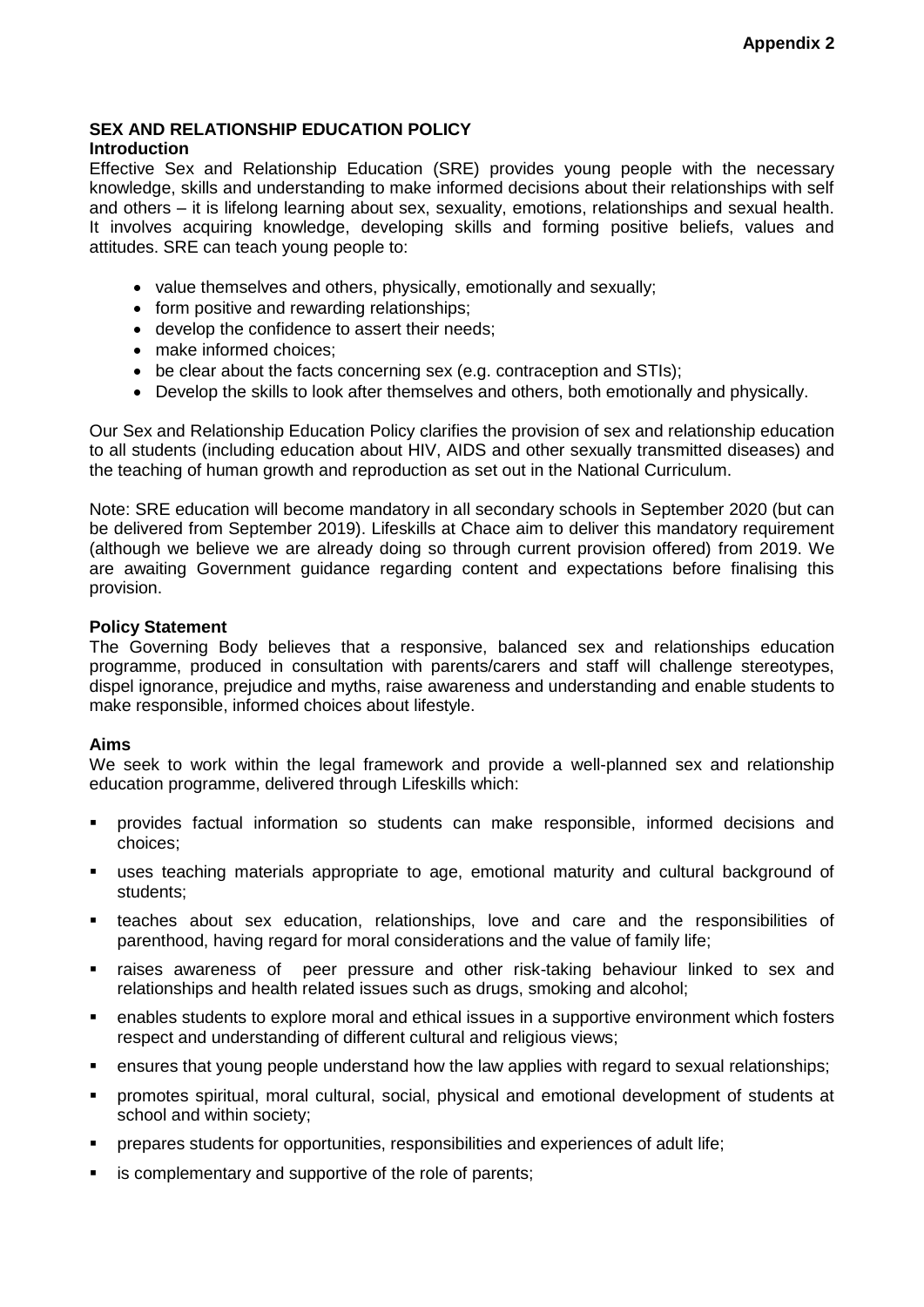# **Key Issues**

## *Working with Parents*

Parents/carers are:

- **EXEDENT** consulted when developing and reviewing our sex and relationship education policy;
- **EXEDENT Informed via the Chace Bulletin of specific topics in Lifeskills on sex and relationships;**
- given details (Prospectus/Welcome to Chace Booklet) of their right to withdraw their children from all or part of any sex education provided, but not from teaching the biological aspects of human growth/reproduction necessary under National Curriculum Science;
- Given details of the procedure should they wish to exercise their right to withdraw their child from sex education or wish to make a complaint.

# *Withdrawal from Sex and Relationships Education and Parental Complaints*

To withdraw a student from any aspect of sex education (except from Science) a parent must first meet with and consult the Headteacher. Arrangements will be made for a student withdrawn from a lesson to undertake private study in the Learning Resources Centre.

If parents/carers wish to make a complaint regarding any aspect of sex education they should follow the school's complaints procedure.

## *Confidentiality*

We are aware of our responsibility to ensure the safety and welfare of students and to give information, not advice, mindful that this issue is not value free.

We recognise the importance of working with parents and discussing concerns with them, aware of the complexity of the issue of confidentiality (See Confidentiality Policy). Staff may encourage students to talk to their parents/carers and give them support to do so, but staff understand that they cannot offer or guarantee confidentiality. Concerns will be shared with the appropriate Head of Learning and designated child protection staff.

### **Organisation**

SRE is taught to students by their Form Tutor, at both Key Stages, as part of the allocated Lifeskills curriculum time and within pre-ordained Lifeskills days. At present once a year, for year 10, we bring in Future First theatre group to perform 'Sex FM' and SLT run contraception and STI workshops on the same day.

### **Content**

There are a number of requirements that all schools must adhere to when providing sex and relationships education, alongside the statutory guidance and this supplementary advice. There is no statutory requirement for SRE in independent schools. SRE plays an important part in fulfilling the statutory duties all schools have to meet. As section 2.1 of the National Curriculum framework (DfE, 2013) states: '*Every state-funded school must offer a curriculum which is balanced and broadly based and which*:

• promotes the spiritual, moral, cultural, mental and physical development of pupils at the school and of society

• prepares pupils at the school for the opportunities, responsibilities and experiences of later life.'

These duties are set out in the 2002 Education Act and the 2010 Academies Act. Whole school (Section 5) Ofsted inspections consider the extent to which a school provides such a curriculum. In the recent review of the National Curriculum, the government has made it clear that all state schools 'should make provision for personal, social, health and economic education (PSHE), drawing on good practice'. (National Curriculum in England, DfE, 2013) and that 'sex and relationship education (SRE) is an important part of PSHE education' (Guidance – PSHE education, DfE, 2013). In any school that provides SRE, parents have the right to withdraw their children from all or part of SRE (excluding withdrawal from sex education in National Curriculum science) although very few choose to exercise that right.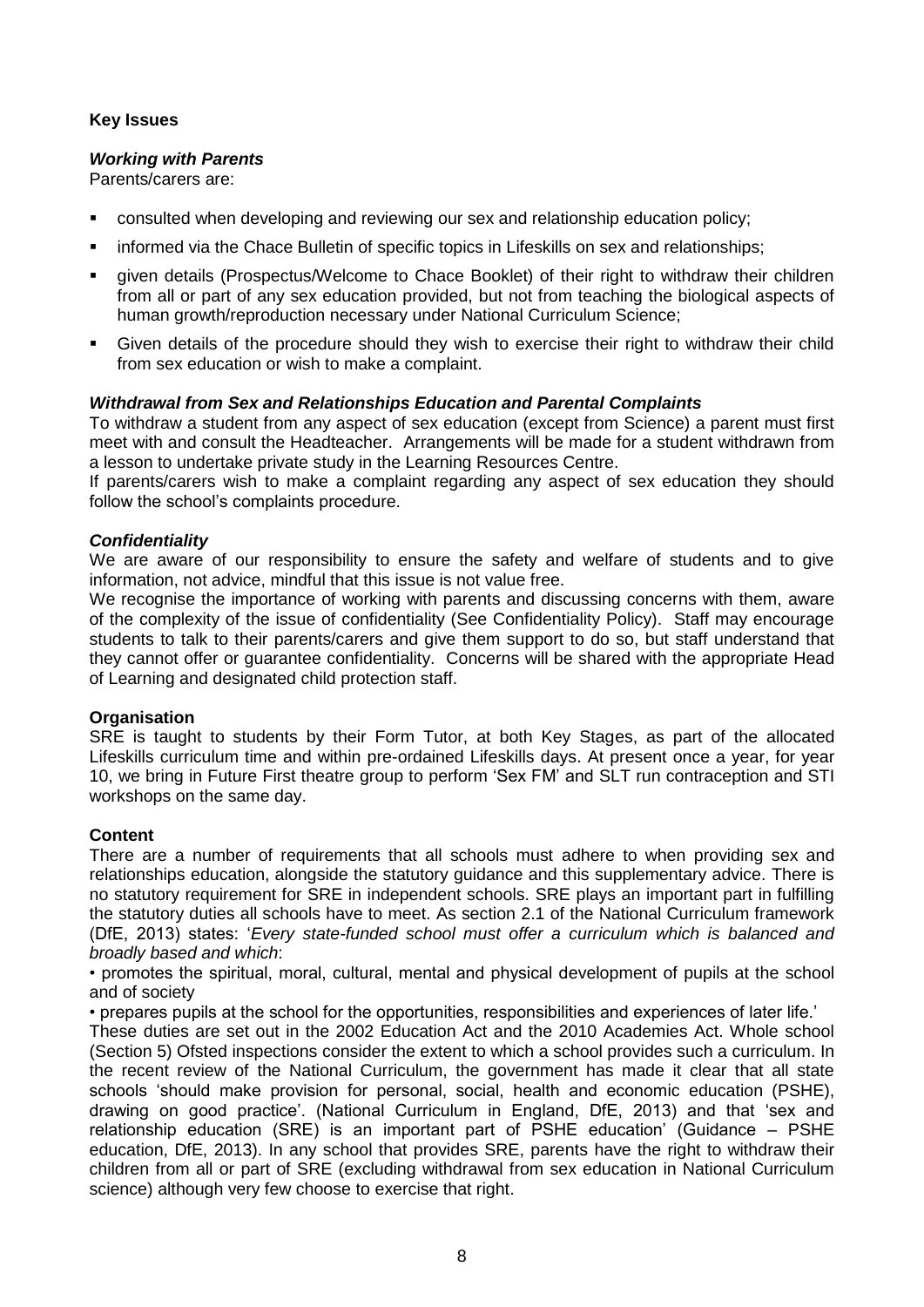# **Teaching SRE in other subjects**

**Science** 

The science programme covers the mandatory elements at Key Stage 3:

- **Reproductive organs;**
- Sexual reproduction;
- **Fertility;**
- **Pregnancy and birth.**

The Head of Lifeskills is currently undertaking a whole school audit to ascertain SRE in all curricular subjects at Chace. This will be used to plan effectively for the provision of mandatory SRE education (from September 2020) to identify any gaps where provision must be made.

# **Working with Outside Agencies**

Outside agencies are at various times be involved in the school with regard to sex and relationships.

The following guidelines are followed:

- visits by outside agencies are carefully coordinated and monitored by the Head of Lifeskills;
- outside agencies working in schools are sent a copy of the school policy, and expected to follow school procedures;
- Outside agencies are invited to contribute to the school curriculum as appropriate.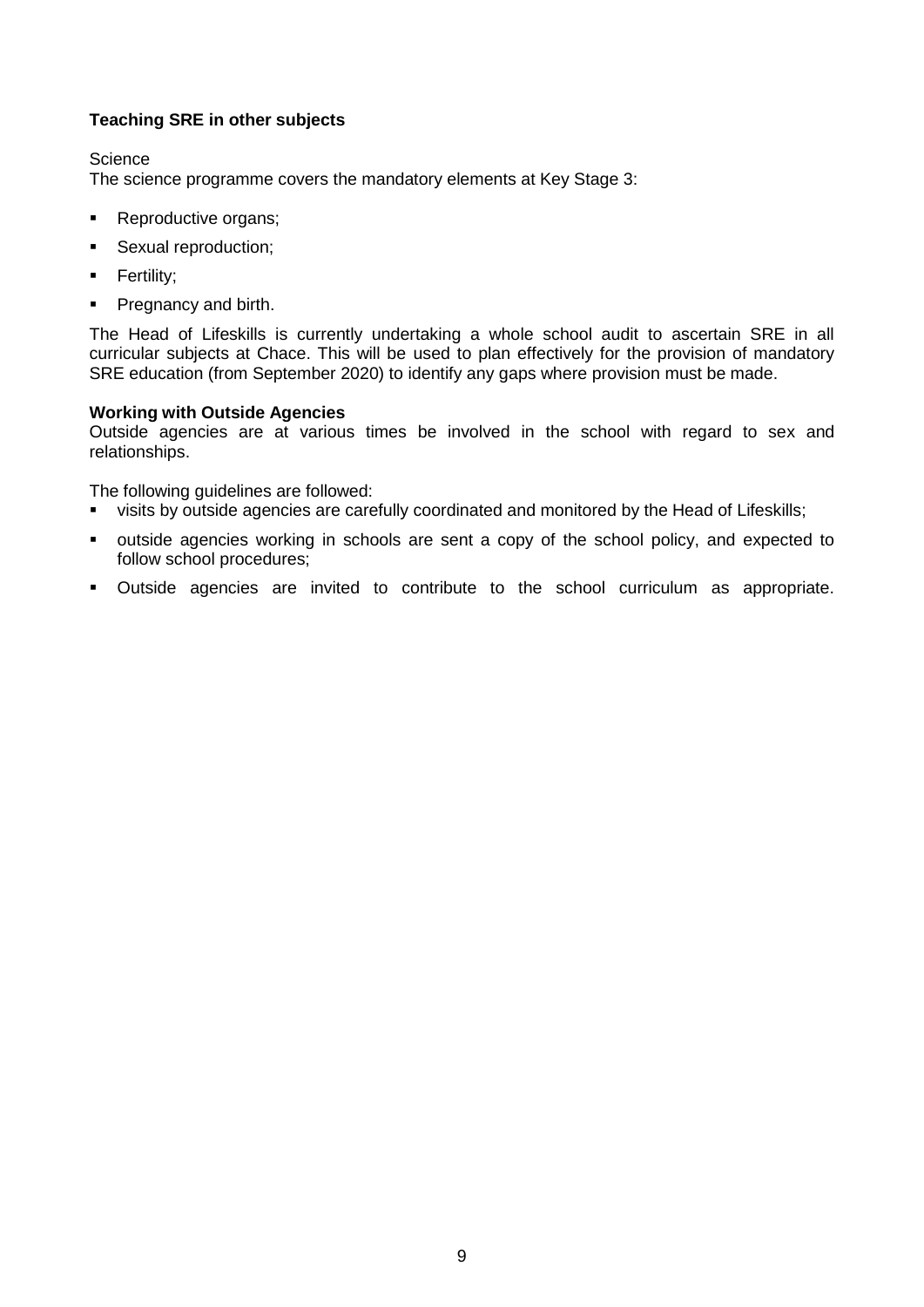### **SUBSTANCE MISUSE AND DRUGS EDUCATION PROGRAMME**

#### **Aims and Objectives**

Chace Community School:

- does not condone the misuse of substances, including legal and illegal drugs;
- is committed to the health and safety of its members and will take action to safeguard their wellbeing;
- Acknowledges the importance of its pastoral role in the welfare of young people, and through the general ethos of the school, will seek to persuade students in need of support to come forward.

Our aims and objectives for drugs education are designed to complement the school's overall aims. In drawing on other interested parties within the community in the development of our drugs education policy, we are meeting the school's principle aim of working together with the community. We operate with openness, honesty and integrity in providing drugs education. In planning our drugs education provision with care, we aim to promote active, reflective and varied learning. It is clear also that learning in partnership is a key feature of the way in which we plan, implement and review our drugs education programme.

In response to our shared concerns at a local and national level, we wish to state that as part of its care for the welfare of its students, the school believes it has a duty to inform and educate young people on the consequences of drug use and misuse. The school takes a pro-active stance on this matter, believing that health education is a vital part of the Personal and Social Education of every student.

Fundamental to our school's values and practice is the principle of sharing the responsibility for education of young people with parents, by keeping them informed and involved at all times. Effective communication and co-operation is essential to the successful implementation of this policy.

Whilst we acknowledge that the numbers of young people who use and misuse substances is rising, it is seen as important to recognise that larger numbers of young people are choosing not to use or misuse substances. We will continue to support their differing needs.

#### **Educational Aims:**

We believe and support the following educational aims in respect of substance use and misuse:

- to enable students to make healthy, informed choices by increasing knowledge, challenging attitudes and developing and practising skills;
- to provide accurate information about substances;
- to increase understanding about the implications and possible consequences of use and misuse;
- to encourage an understanding for those experiencing or likely to experience substance use;
- to widen understanding about related health and social issues, e.g. sex and sexuality, crime, HIV, and AIDS;
- to seek to minimise the risks that users and potential users face;
- To enable young people to identify sources of appropriate personal support.

These aims are fulfilled through aspects of the students' experiences in the taught curriculum, the informal curriculum and through opportunities for extra-curricular activities. We deliver in the taught curriculum mainly through Lifeskills, Science and English areas, but other opportunities to reinforce learning will occur in other parts of the teaching programme. The school actively co-operates with other agencies such as Youth and Community Police, and Health Promotion to deliver its commitment to Drugs Education and to deal with incidents of substance use and misuse. Visitors who support the school will be informed of the values held within this policy.